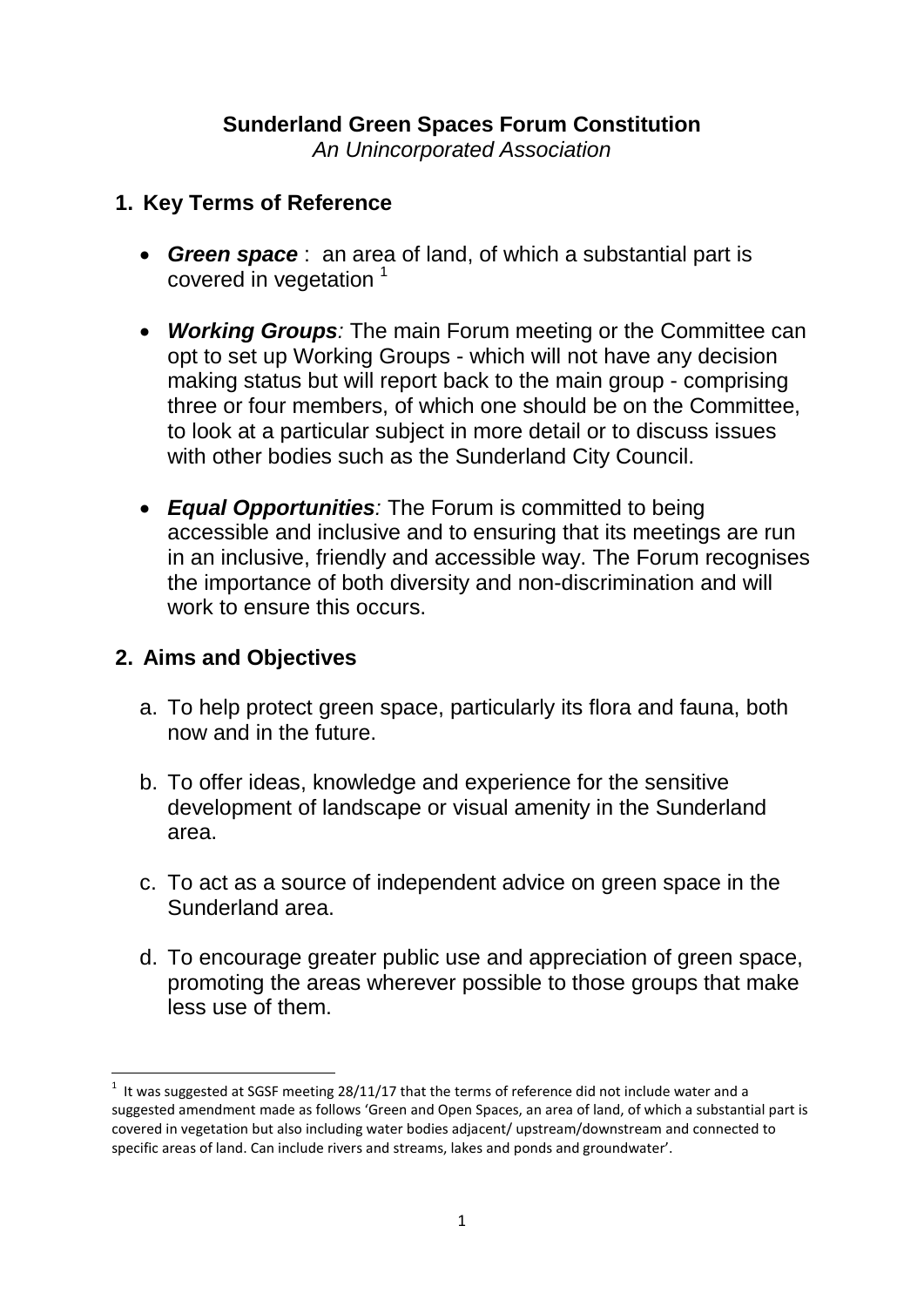- e. To influence green space decision making, including resources allocation, on a local, regional and national level.
- f. To act as a key consultation body on green spaces in the Sunderland area.
- g. To offer an opportunity to share ideas and experience.

### **3. Membership and Representation**

### **3.1** *Members:*

Membership of the Forum will be for resident led green spaces or topic wide/thematic groups with an interest in protecting/improving, for example, natural spaces, allotments and outdoor playgrounds.

### **3.2** *Groups:*

A 'group' in this context would not need a constitution or any other formal organisation, only to be able to show it is committed to being open to all and able to sign a membership form that states this.

#### **3.3** *Representatives:*

Groups can nominate two named people who will act as the lead representatives of the group on the Forum. There is no restriction as attendees from a membership group.

### *3.4 Becoming a member:*

The Forum will welcome new members who meet the terms 3.1 to 3.3 above. They will cease to be members if they no longer meet these terms.

#### **3.5** *Voting:*

Each group will carry a single vote. Should the group need to vote, one of the two representatives will vote on behalf of the group.

### **3.6** *Councillors*

Groups should not nominate Councillors as representatives for the group. Councillors will be welcome to attend the Forum and will often be invited by the Forum to attend for specific purposes in relation to the agenda. Councillors will be non-voting.

#### *3.7Council officers:*

Officers will act as advisers to the Forum when invited to attend, but will be non-voting.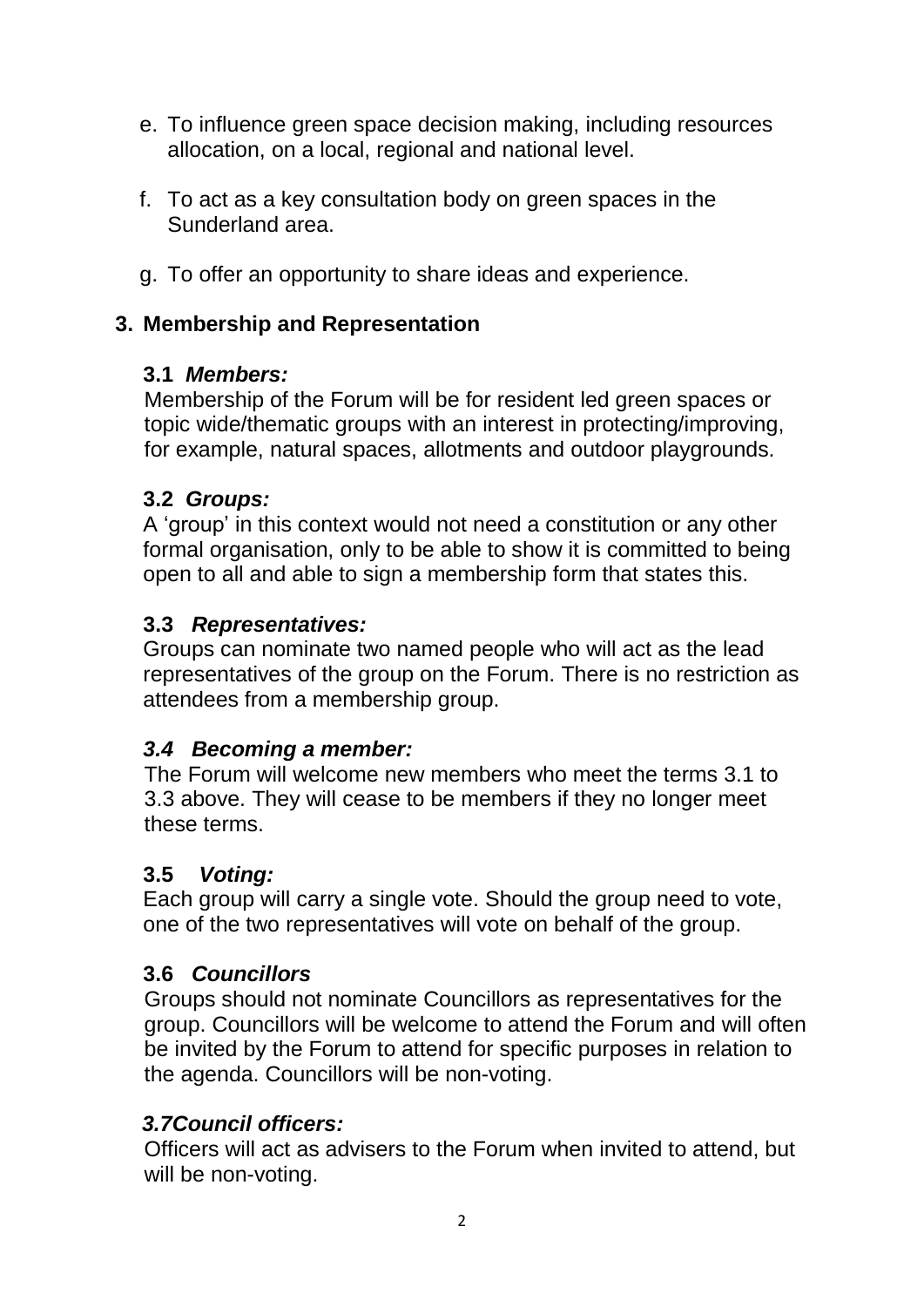### *3.***8City** *wide, regional or national organisations:*

These organisations (such as the C.P.R.E, Civic Society, Durham Wildlife Trust, Groundwork and Age UK Sunderland) which also meet the other criteria 3.1 to 3.2 above, can be members with one vote per organisation.

#### **4. Governance**

 **4.1** The forum will run its affairs in line with the agreed constitution, which may be amended at an Annual General Meeting.

#### **4.2** *Chair*

 The Forum will elect a Chair by vote at each Annual General Meeting. The Chair will act as the first point of contact between the Forum and Sunderland City Council, represent the Forum membership in a formal capacity where appropriate, and ensure the Forum meets the other terms set out in this proposal (in particular, relating to equal opportunities and accessibility).

### **4.3***Vice Chair*

 The Forum will elect a Vice Chair who will act in the absence of the Chair.

### **4.4** *Rotation*

 Neither the Chair or Vice Chair should hold this position for more than three years.

### **4.4** *Committee*

 Committee Members will be elected at the Annual Meetings. The Committee can also appoint Committee Members between meetings with endorsement being asked for at the next full meeting. The committee should represent groups from both as wide a range of types of green space and as many different areas of Sunderland as possible. Where areas or types of green space are underrepresented, the committee will encourage new groups to join as members.

### **4.5** *Eligibility*

 Chair, Vice Chair and other members of the committee should be members (as defined in 3.1). At no time will both the Chair and Vice Chair positions be held by members from the same group.

### **4.6** *Committee Roles*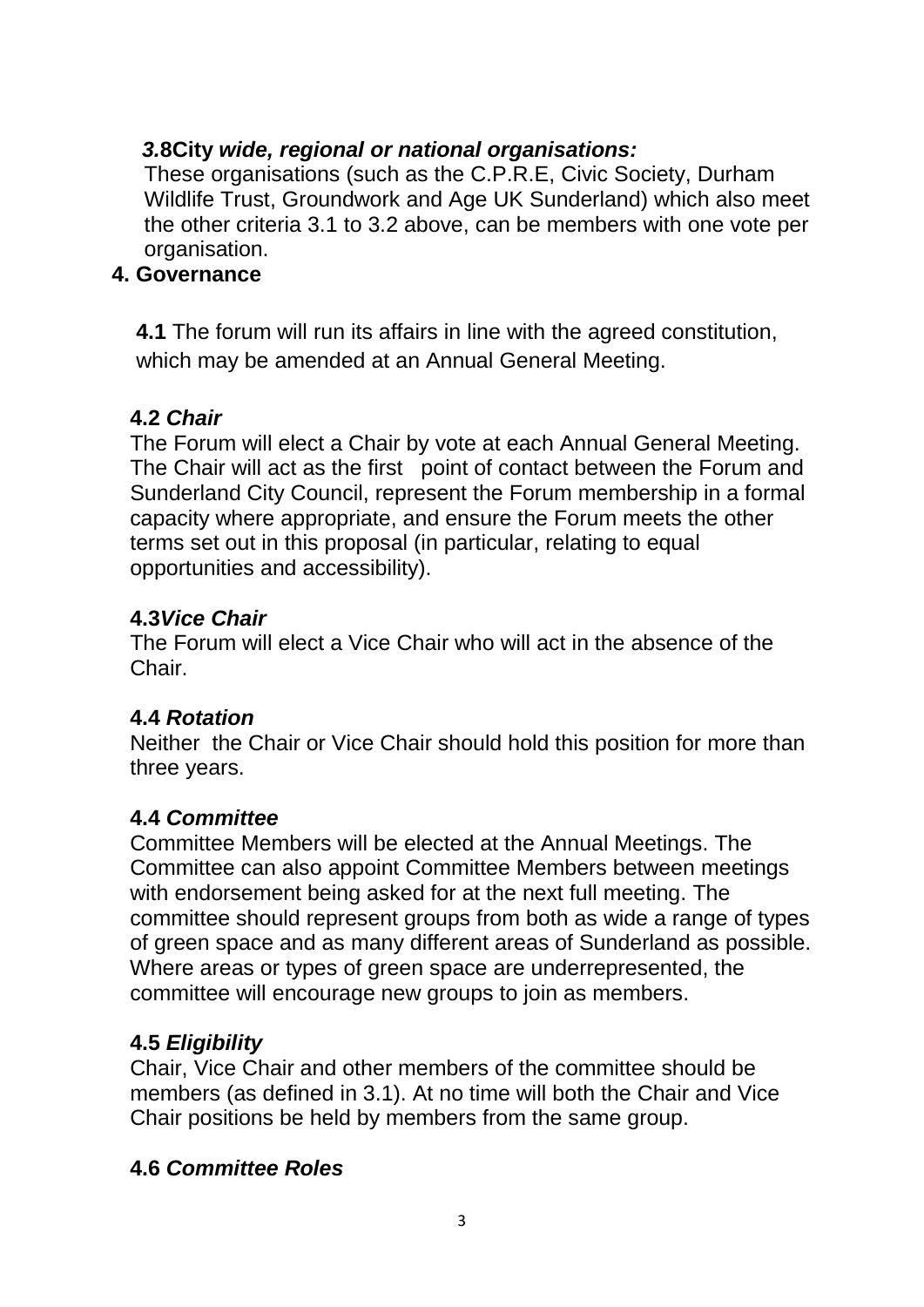The Chair, in consultation with Forum members, will appoint committee members to any specific roles considered necessary. Roles will include (but are not limited to):

- *a. Secretary* with overall responsibility for keeping a list of member groups, communicating with members and organising meetings
- *b. Treasurer* with responsibility for operating any bank accounts and keeping accounts

 The roles of Secretary and Treasurer cannot be held by the same committee member and the Chair and Vice Chair cannot be appointed to these roles. The appointments for each year will be reported to members at the first full meeting after the AGM.

### **4.7 Committee Duties and Functions**

- a. Engagement with other organisations including statutory, voluntary and business - where appropriate in pursuit of the Forums aims and objectives.
- b. Establishing sub-groups to achieve specific aims and objectives.
- c. Managing the Forum's mailing lists.
- d. Approving activities in the name of the Forum.
- e. Managing the finances of the Forum.
- f. Communicating with the Forum's membership about the Committee's activities and decisions.
- g. Sending minutes of Committee meetings to the Forum membership.
- h. The Chair, (or Vice Chair in the absence of the Chair) may respond on behalf of the Forum on any issue where the Forum is consulted or asked for its views, or where a public statement is appropriate. Before responding the Chair will consult with other Committee Members where possible and consider views previously expressed by the Forum

### **4.8. Management Committee Meetings**

- a. The Management Committee will meet as required.
- b. The quorum for Management Committee meetings shall be three. If, during the meeting, attendance falls below the specified quorum the meeting will end and all un-transacted business shall be added to the agenda for the next scheduled meeting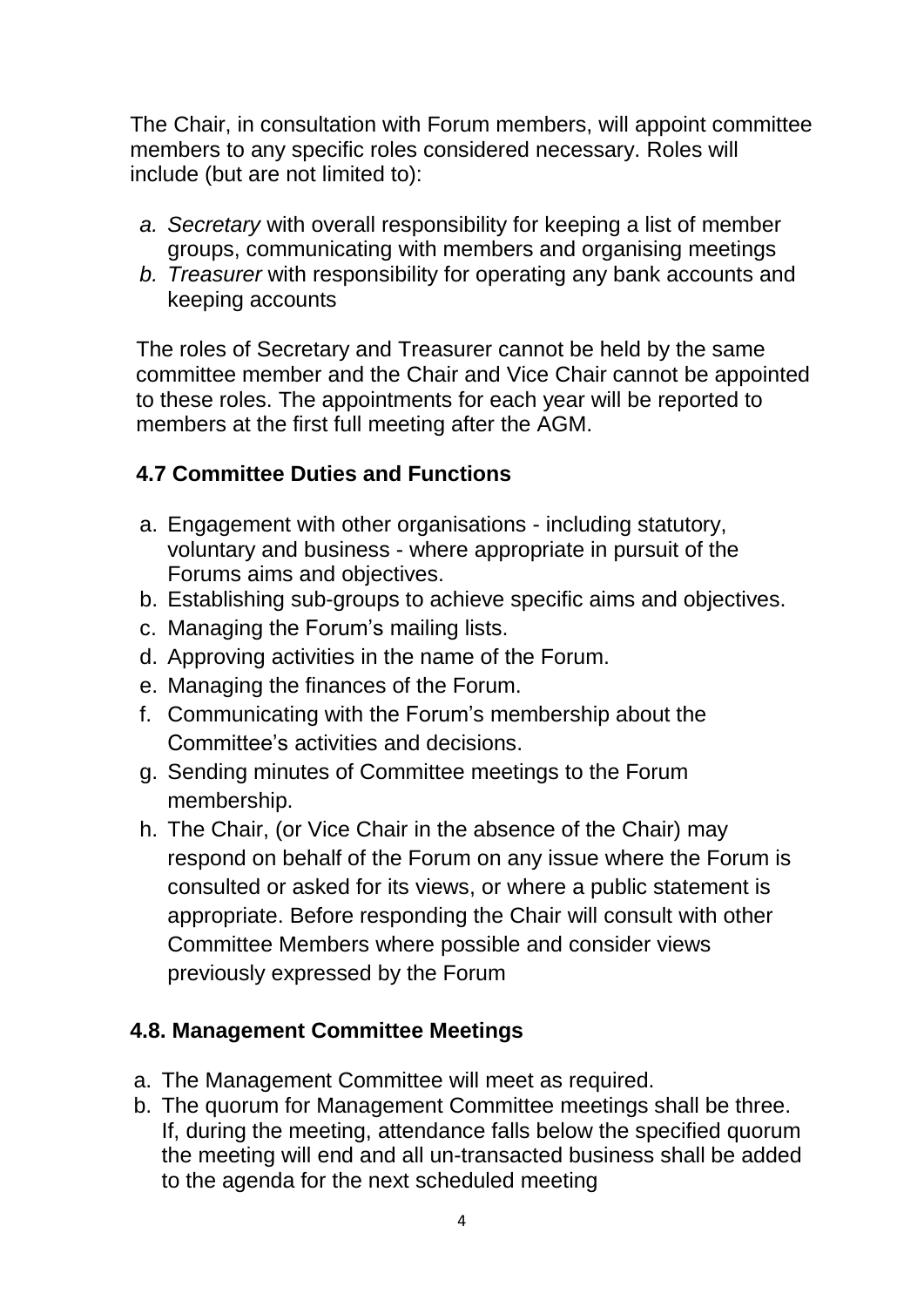c. Voting at Management Committee meetings shall be undertaken in accordance with clause 4.8 (b)

### **4.9 General Meetings**

- a. General Meetings can be convened at any time by the Forum members and shall take place no sooner than 21 days from the receipt of a written request, signed by no less than 5 voting members specifying the object of the meeting. This can include any special matter which the group may desire to place before the membership, including alterations to the constitution
- b. A General Meeting can also be called by the Management Committee (by a simple majority vote) to deal with any special matter the group may desire to place before the membership, including alterations to the constitution
- c. The Management Committee must give 21 days notice of a General Meeting to its membership
- d. The quorum for a General Meeting of the membership shall be 5 voting members of the total voting membership, whichever is greater
- e. The motion will only be carried if a two thirds majority of members present and voting, vote in favor of the resolution

## **4.10Annual General Meeting (AGM)**

- a. The Annual General Meeting of the group shall be held every 12 months and no later than 15 months after the last AGM. With the exception of the first AGM of the group which must take place within 12 months of the adoption date on this constitution
- b. The AGM shall include the following business:-
	- (i) To receive and, if approved, adopt the groups statement of accounts
	- (ii) To elect the Management Committee of the organisation
	- (iii) To consider, and if approved, sanction any duly made alteration to the constitution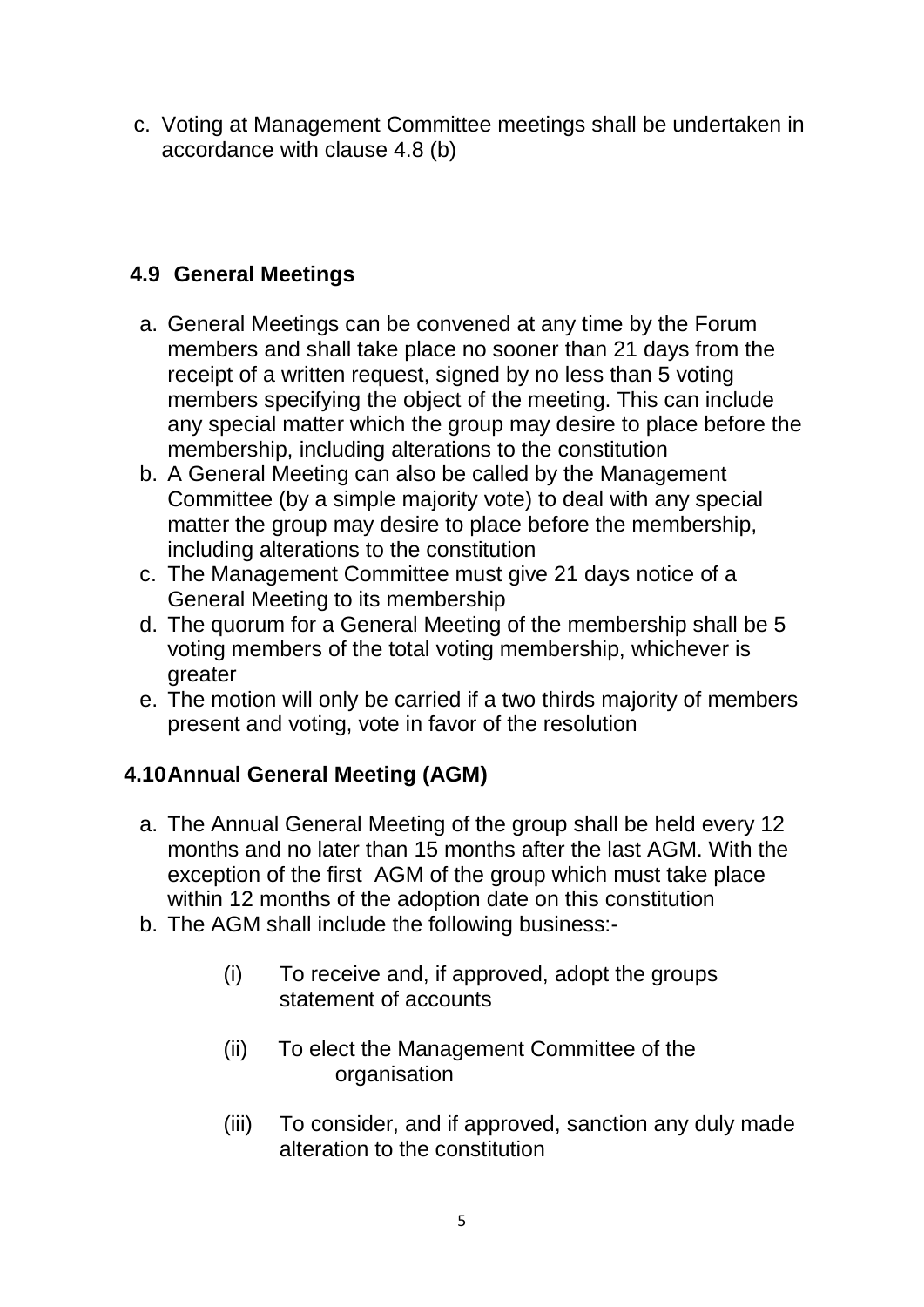- c. At least 28 days clear notice of the Annual General Meeting shall be given
- d. The quorum for an Annual General Meeting shall be at least five voting members.
- e. Nominations from individuals wishing to stand for election to the Management Committee must be submitted in writing, to the Secretary, 14 days prior to the proposed AGM date. In addition, Committee members can nominate up to the day of the meeting.

## **4.11 Finance:**

- a. All funds belonging to or raised for the group must be paid directly into a bank or account in the name of the Forum and may only be used in furthering the aims of the Forum
- b. No member of the Committee shall be employed by the group or receive any payment or other benefits from its funds except for reasonable expenses properly incurred for the purposes of the Forum
- c. The treasurer will keep detailed accounts and report regularly to management committee meetings
- d. The Forum will make provision to have at least four signatories. All cheques will require the signatories of two of the four signatories

## **4.12 Alteration to the Constitution**

- a) Any proposal to amend the Constitution must be submitted in writing to the Secretary 21 days before an Annual General Meeting (see 4.8.2 above)
- b) A resolution can only be passed by two thirds of the members present and voting at such a meeting

## **4.13 Dissolution**

a) If at any general / committee meeting a resolution for the dissolution of the group is passed by a simple majority of those present, such resolution shall be considered at a Special General Meeting held no later than 21 days thereafter (as outlined in clauses 4.8.2 (a) &(b)). The resolution must be passed by a two-thirds majority of the members present and voting. The Committee shall then or at any future date specified in the resolution wind up the affairs of the group